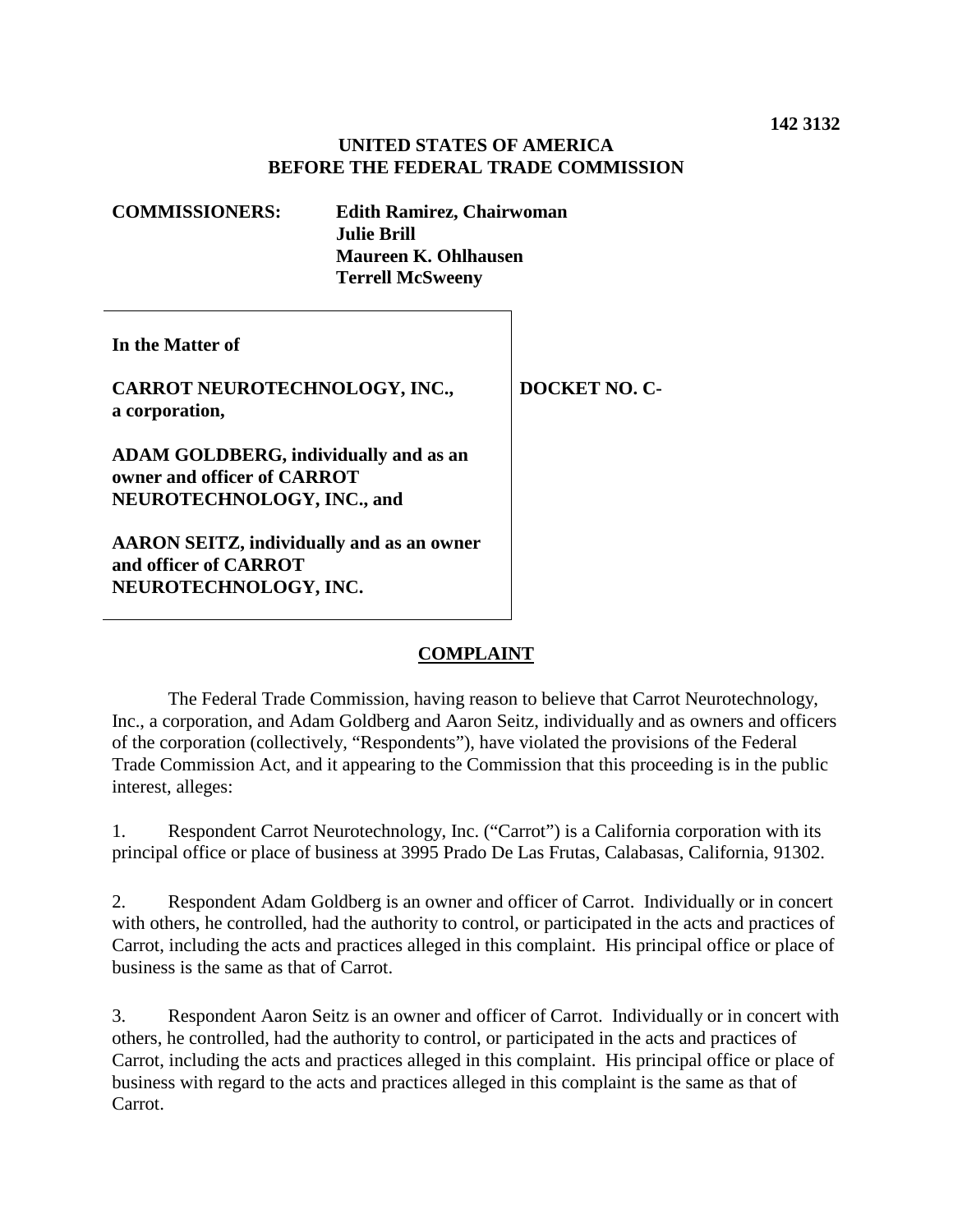4. Respondents have advertised, labeled, offered for sale, sold, and distributed the Ultimeyes software application to consumers. Ultimeyes is for use on mobile devices running the iOS or Android operating systems and computers running the Mac or Windows operating systems. According to its website, www.ultimeyesvision.com, Ultimeyes is "scientifically shown to improve vision."

5. The acts and practices of Respondents alleged in this complaint have been in or affecting commerce, as "commerce" is defined in Section 4 of the Federal Trade Commission Act.

6. Ultimeyes is a "device" within the meaning of Sections 12 and 15 of the Federal Trade Commission Act.

7. First sold in 2012, Ultimeyes is available for purchase and download over the Internet through the Ultimeyes website and third party app stores such as the Apple App Store, Google Play Store, and Amazon Appstore. The retail cost of Ultimeyes has ranged between \$5.99 and \$9.99. U.S. sales of Ultimeyes from January 2012 through June 2015 totaled more than \$350,000.

8. Respondents have disseminated or have caused to be disseminated advertisements and promotional materials for Ultimeyes, including but not necessarily limited to the attached Exhibits A through I. These materials contain the following statements and depictions, among others:

## **A. Exhibit A, screen excerpts from Ultimeyes website (March 12, 2014) and Exhibit A-1, full list of "Featured Links" extracted from Ultimeyes website (March 13, 2014)**

Turn Back The Clock On Your Vision

Reverse the effects of aging eyes. Why rely on reading glasses...and a flashlight to read restaurant menus when you don't have to. ULTIMEYES® delivers sharper vision without glasses and dramatically improves the ability to see in dim light.

Achieve Peak Athletic Performance Improve on-field, on-court and on-track performance with ULTIMEYES®. Check out the articles below and find out what ULTIMEYES® is and what it is did for the UC Riverside baseball team.

ULTIMEYES® is an affordable, natural and simple-to-use interactive game scientifically designed to improve vision.  $[...]$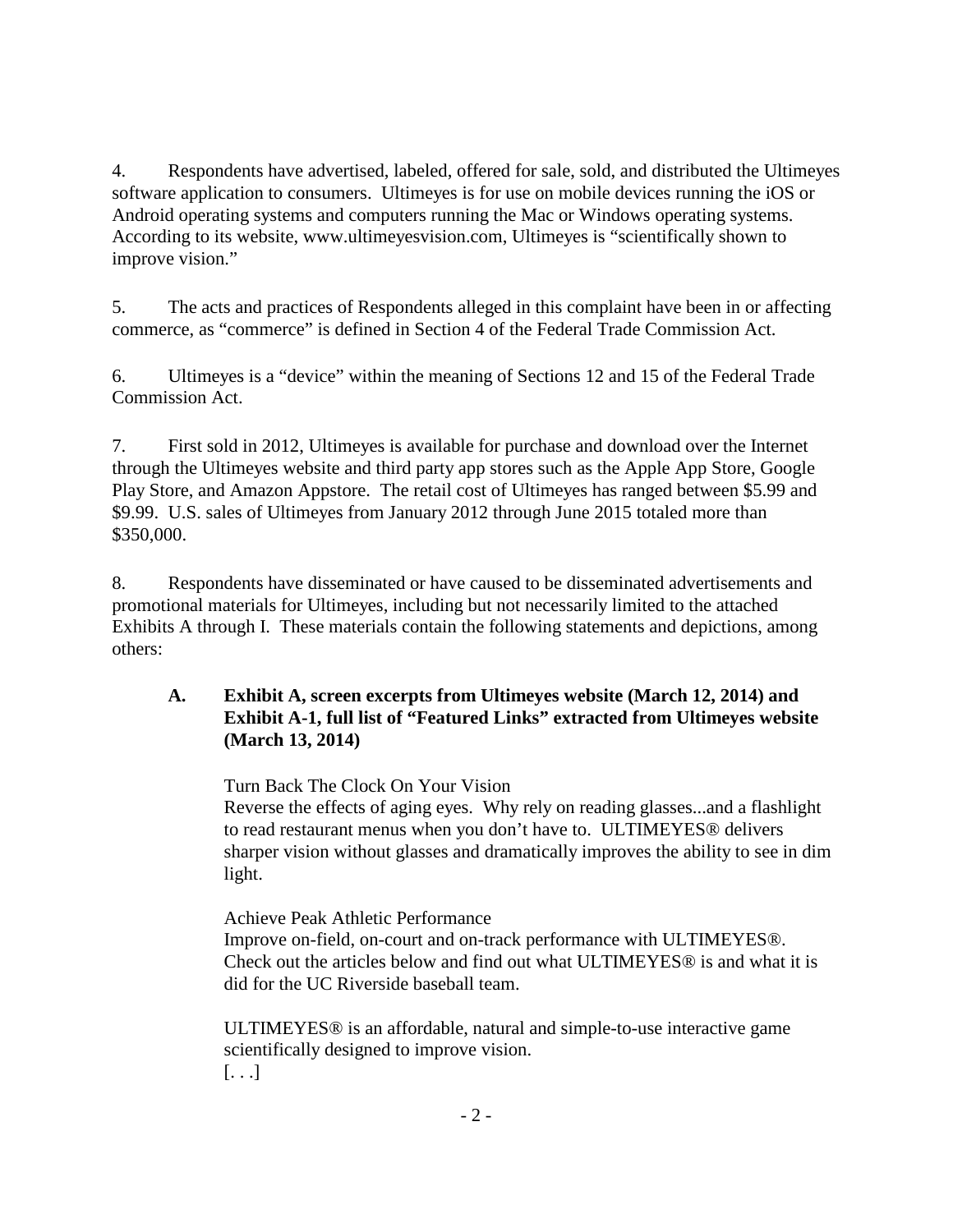Featured Links [The website made the following and other representations in the form of hyperlinks to press releases and other media articles, most of which also quoted the individual Respondents.]

- Better baseball batting through brain science
- Apparently, Your Tablet Can Give You Super-Vision
- Better Batters Result from Brain-training Research [. . .]
- Learning to see better in life and baseball [...]
- How To Improve Your Eyesight By Exercising The Brain With 'Perceptual Learning'
- Training Gives Baseball Players Superhuman Vision
- Study Reports Brain can be Trained to See Better [. . .]
- Screen time improves eye sight: study [...]
- High Tech Training Improves Vision [...]
- This App Trains You to See Farther [...]

• Using an iPad 'boosts vision': Half an hour a day can improve sight by up to a third  $[\ldots]$ 

- ULTIMEYES, an app that trains your brain and improves vision [. . .]
- The iPad Can Improve Eyesight [...]
- This Simple App Can Train Your Brain to Have 20/7.5 Vision [...]
- See Like a Big-League Slugger
- University of California Reports Findings That ULTIMEYES®

Produces Better Vision and Real World Benefits – Published in Current Biology [. . .]

- UltimEyes iPad App Improves Your Vision by Training Your Brain
- Reverse the effects of aging eyes! ULTIMEYES<sup>®</sup> [...]
- Want To Improve Your Vision? 25 Minutes on this App Will Improve Your Vision By 31%

• A neuroscientist has just developed an app that, after repeated use, makes you see farther. Absolutely astonishing and 100% real. [. . .]

#### **B. Exhibit B, screen excerpts from the Ultimeyes website (July 31, 2014) (Exhibit C, screen excerpts from the Ultimeyes website (Oct. 21, 2014), contains similar representations)**

#### **ULTIMEYES®**

A simple-to-use interactive game scientifically shown to improve vision. [Text appears with a depiction of 3 athletes and 3 executives looking at a series of 3 eye charts, the first blurry, the second more clear, and the third in focus.]  $[...]$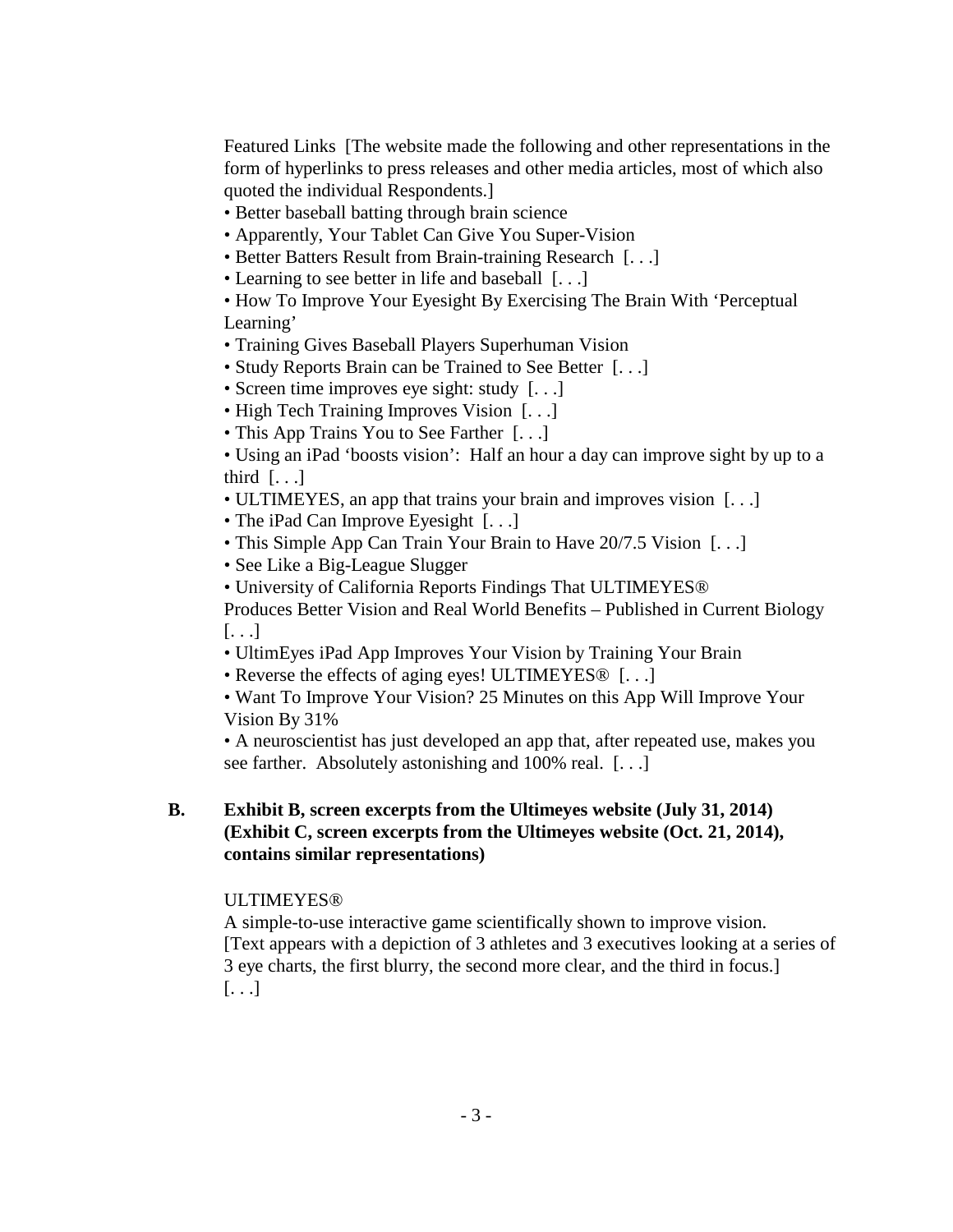The Science Behind ULTIMEYES®

ULTIMEYES® optimizes visual processing to reduce blurring. Proprietary algorithms monitor your performance and adapt to it, creating a customized session to ensure optimal progress.

Numerous scientific studies conducted over more than a decade support the principles upon which ULTIMEYES® was created.

ULTIMEYES® is the result of collaboration between Vision Science and Entertainment Software to improve how you see. ULTIMEYES® tailors itself to your unique abilities and is designed to improve visual acuity, contrast sensitivity and attention to yield an overall improvement of your vision. The patent-pending methods of perceptual learning established by Dr. Aaron Seitz, a renowned expert in the field of Perceptual Learning, combined with interactive gaming dynamics proven to engage players, produce high levels of continued focus and, in turn, produces results.

 $\left[ \ldots \right]$ 

On average, participants in our monitored studies—conducted by University of California researchers—improved by two lines on the eye chart! Contrast sensitivity, which is the visual skill that enables you to distinguish objects in dim light and against obscure backgrounds, increased dramatically among users in these studies.

 $[...]$ 

Frequently Asked Questions Click on any question to see its answer.

1. What benefits have ULTIMEYES® users experienced?

ULTIMEYES® users have experienced improvements in different areas of vision, including near vision, far vision, peripheral vision, and contrast sensitivity either monocularly (in one eye) or binocularly (in both eyes).

2. What are the side effects of ULTIMEYES®?

There are no known side effects from ULTIMEYES®, except better vision.

3. How many ULTIMEYES® sessions are required to improve my vision? Individuals will notice improvements at different rates. Our research shows that robust improvements in vision are found after completing 32 sessions with some of the individuals noticing some improvement in less than 16 sessions. For maximum benefits we recommend 4 ULTIMEYES® sessions per week, for 8 weeks.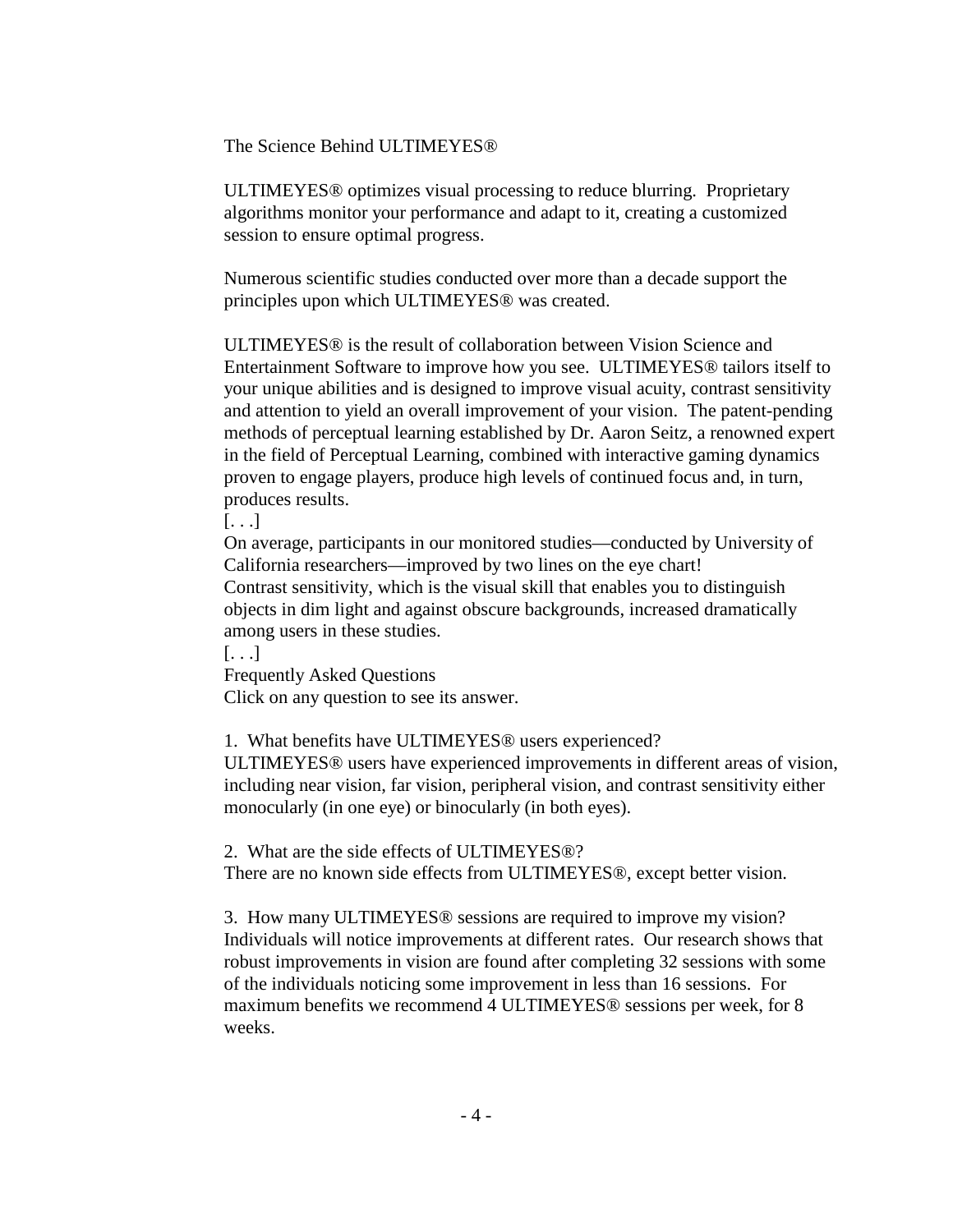- **C. Exhibit D, screen excerpt from the Apple App Store (Aug. 12, 2014) (Exhibits E and F, screen excerpts from the Google Play Store (Aug. 14, 2014) and the Amazon Appstore (Aug. 13, 2014), contain similar representations)**
	- \*\*Turn back the clock on your vision
	- \*\*Lose your reading glasses and delay the need for them
	- \*\*See better at night
	- \*\*Read better in dim light
	- \*\*Improve vision for sports and improved lifestyle

On average ULTIMEYES® clients who completed the ULTIMEYES® program can read two lines better on the Snellen eye chart and experience 100% increase in contrast sensitivity.

Anyone pursuing improved vision through natural means and mitigating the need for visual aids including glasses can benefit from ULTIMEYES®.

ULTIMEYES® works by causing brain plasticity, which is the brain's natural ability to adapt to the environment. What's break-through [sic] about ULTIMEYES® is that it activates brain plasticity to occur in the brain's visual processing center. The result is enhanced vision in a completely safe non-invasive and easy to use way.

ULTIMEYES® has been examined in many academic institutions including University of California Los Angeles, University of California Riverside, The Western School of Optometry and other non-academic institutions including law enforcement agencies and athletic organizations by people of all ages, genders and visual abilities. Results of some of these studies have been accepted and will be published by major scientific journals such as Vision Research and Current Biology.

ULTIMEYES® is simple to use. The road to better vision requires you to follow the on-screen prompts and complete four 25-minute sessions per week for a total of eight weeks. Although results vary from person to person many ULTIMEYES® users experience improvement in their vision after only 3 weeks…especially with reading and seeing in dim lighting.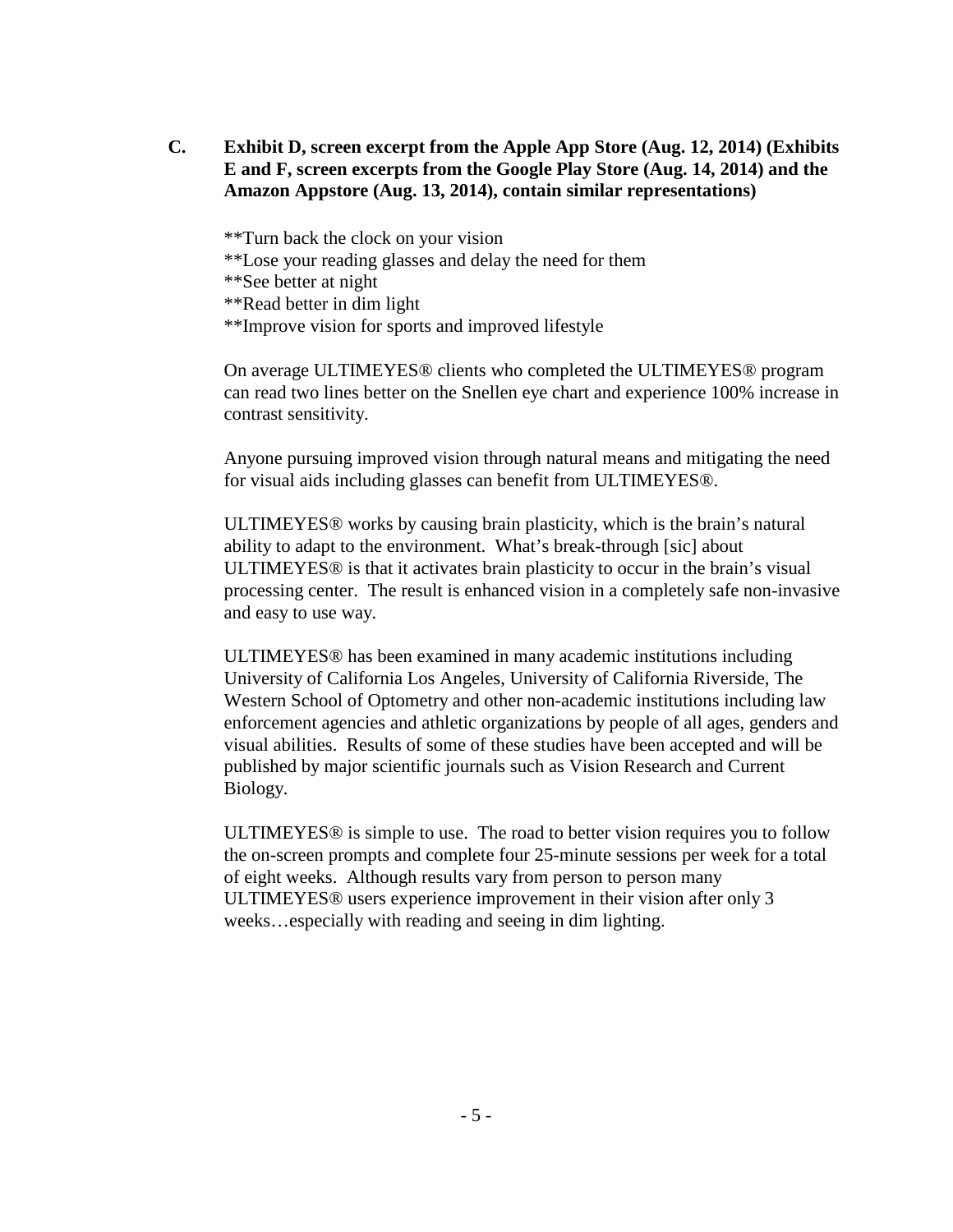**D. Exhibit G, excerpts from video transcript, "Brain Training Makes Better Batters," viewable on the Ultimeyes YouTube channel at http://www.youtube.com/watch?v=8M\_tVyVlrLQ (published Feb 23, 2014) and on the Amazon Appstore Ultimeyes page (Exhibit F)**

AARON SEITZ, ASSOCIATE PROFESSOR, PSYCHOLOGY: There are, you know, over 100 million people worldwide who have serious vision problems that impact their lives. And, so, if we could use brain training to improve their vision, this has profound benefit to their lives. I decided that I wanted to try to create something which would have real-world impact.

 $\left[\ldots\right]$ 

JENNI DEVEAU, POSTDOCTORAL RESEARCHER, PSYCHOLOGY: We did a study with the 2013 UCR baseball team where we did vision assessments before their season started and then we conducted training. They came in to our lab. Because they are already started off [sic] with really good vision, we had to really challenge their vision. After the season was over, we had tons of baseball data and searched for the help of Dan Ozer to let us know what does all this mean, what can we do with all this.

DANIEL OZER, PROFESSOR, PSYCHOLOGY: I was able to look at the improvement of the players in terms of more hits, more base on balls, additional bases, and I put that information into a formula that was developed about thirty years ago by a man named Bill James whose methods have become famous in the book Moneyball and was able to see how many runs were created in addition to what you would expect if there had just been normal improvement.

AARON SEITZ: With Dan Ozer, we had discussed that, you know, if they won one extra game based upon this calculation, this would be huge.

DANIEL OZER: And then I placed that into the context of how many runs the UCR pitchers allowed and came up with this estimate of it made a difference of somewhere between four and five games. I was shocked. There has been a lot of interest in the last couple of decades, people with a very serious interest in statistics beginning to look at baseball data because it's runs and runs allowed that win and lose games.

 $[\ldots]$ 

JENNI DEVEAU: Many of the players, they described being able to see things in dimmer light conditions, being able to see the ball better, being able to hit the ball better. They had less strikeouts compared to the rest of the league and they had more runs created.

[. . .]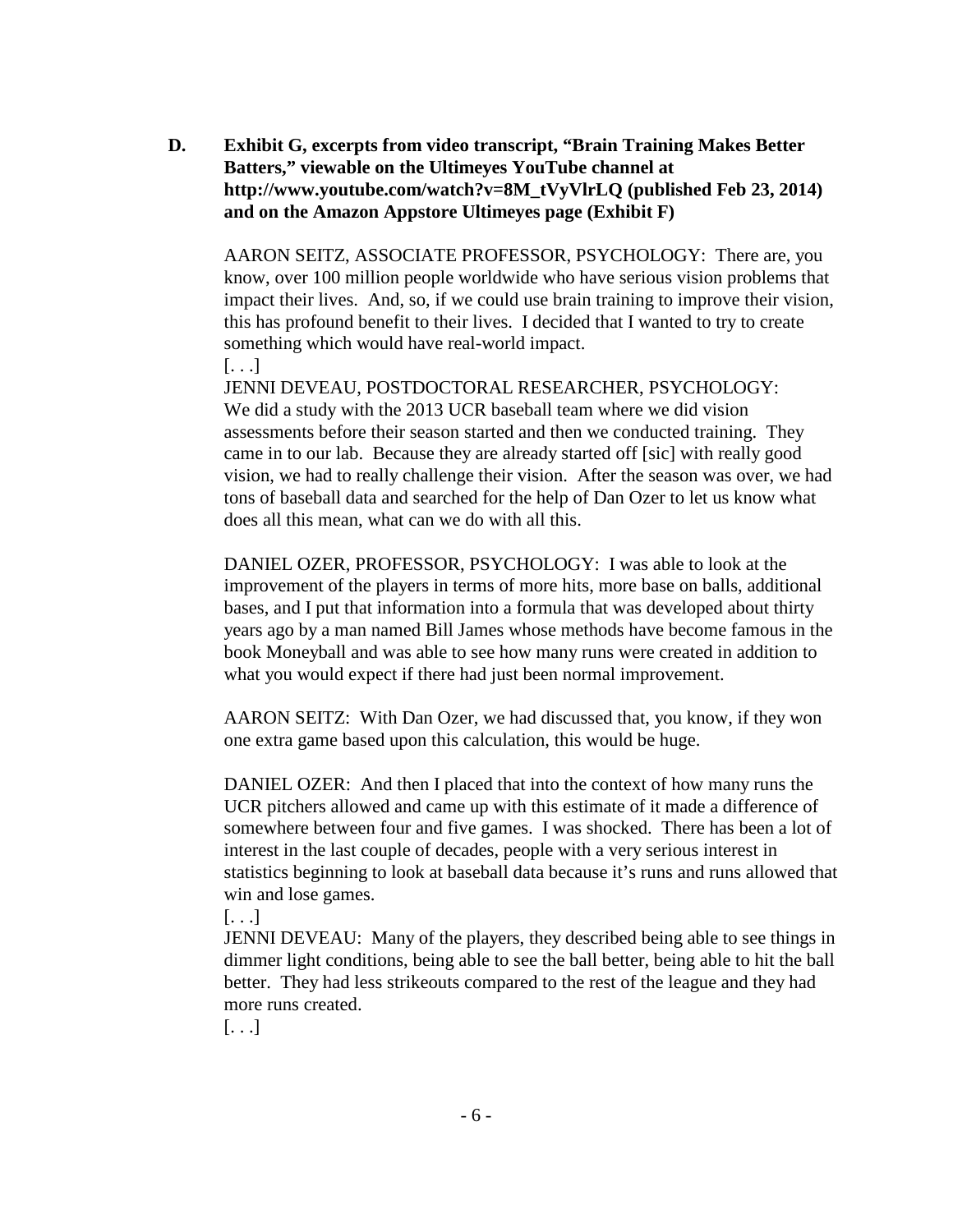TEXT ON SCREEN: 31% IMPROVEMENT IN VISION 4.4% FEWER STRIKEOUTS 41 MORE RUNS 4 TO 5 MORE WINS [. . .]

AARON SEITZ: What I've been able to do is take my research that started looking at a very simple basic science problem and turn it into a game that anybody could play that has real-world benefits.

#### **E. Exhibit H, Ultimeyes Press Release (April 18, 2014)**

#### ULTIMEYES

[. . .]

App Scientifically Shown to Improve Vision is Downloadable Now in the Apple App Store for the iPad and iPhone, and Android Phones via Google Play and Amazon's Appstore for Android

 $\left[ \ldots \right]$ 

Carrot Neurotechnology, Inc. announced today that its popular vision-enhancing interactive game App, ULTIMEYES®, has launched for all iOS and Android platforms. Previously available only for the PC, Mac and iPad, anyone with an iPhone or Android device can now improve their vision…at home or on the go. Improve the clarity of your vision and ability to see in poor lighting, lessen the need for reading glasses, and improve vision for sports and other everyday activities for a better lifestyle. From athletes who want to sharpen their "perfect vision" to people who struggle with low vision issues, ULTIMEYES® has been scientifically shown to help increase vision capabilities via perceptual learning.  $\left[\ldots\right]$ 

Though results vary from person to person, on average, ULTIMEYES® users that have participated in ULTIMEYES studies could read one or two lines better on the Snellen eye chart and experienced a 100% increase in contrast sensitivity. Studies have been conducted with high performance athletes, law enforcement agencies, and people of all ages, genders and vision capabilities.  $[\ldots]$ 

Carrot Neurotechnology, Inc. develops and sells its patent pending integrated game program ULTIMEYES®, that delivers affordable, safe, and comprehensive vision improvement for sports, reading, driving, and relieving the need for traditional visual aids used for age-related eye conditions such as presbyopia and loss of contrast sensitivity.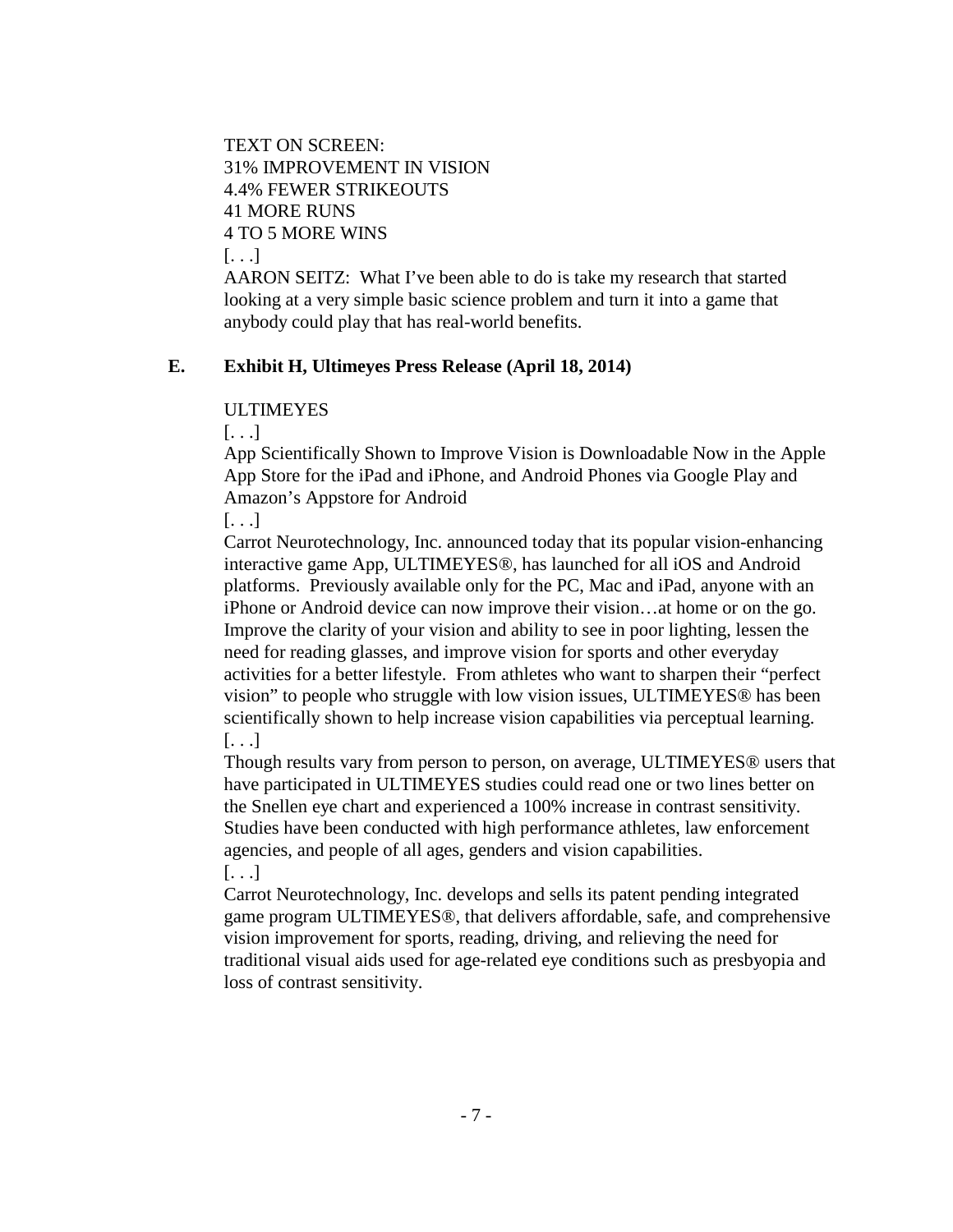#### **F. Exhibit I, Ultimeyes Press Release (Feb. 17, 2014)**

#### **University of California Reports Findings That ULTIMEYES® Produces Better Vision and Real World Benefits – Published in Current Biology**

A study conducted with UCR Baseball Team [sic] demonstrates that Carrot Neurotechnology Inc.'s interactive vision training game ULTIMEYES® produces improved vision and quantifiable real world benefits.

 $\left[ \ldots \right]$ 

Carrot Neurotechnology, Inc. today announced that the peer-reviewed journal Current Biology published the results of a study entitled "Improved vision and onfield performance in baseball through perceptual learning," in the February 17th issue, which demonstrates that improved vision resulting from Carrot Neurotechnology's integrated interactive game program ULTIMEYES® yields improved vision with real world benefits. In this peer-reviewed journal, the researchers go on to say that the results of the study demonstrate the ability to deliver real world benefits across a broad range of activities ranging from athletics to more routine lifestyle activities such as reading, watching TV and driving.

The study was conducted by the University of California Riverside and the University of California Riverside baseball team prior to the 2013 season and included 37 players. As a result of using the integrated interactive game program visual acuity of the trained players increased 31% following use of the program and 7 of the players reached impressive 20/7.5 Snellen acuity. Contrast sensitivity function improved similarly in the trained players. Baseball players typically have excellent vision, so the extent of the improvement surprised the researchers. Players reported, "My eyes feel stronger", "I can see the ball better while I'm hitting", "I have greater peripheral vision. Easy to see further", "I can tell a change in dim light and being able to distinguish lower contrasting things." Acuity is the sharpness of vision and contrast sensitivity is the ability to see details in low contrast such as seeing in dim light at night.

[. . .]

"This study reaffirms that our product delivers improved visual performance and confirms that these improvement transfer into practical real-world benefits. We're encouraged and excited by the broad range of lifestyle benefits that many individuals who rely on vision including athletes but also those with normal vision and low vision going about their routine tasks," said Adam Goldberg, CEO of Carrot Neurotechnology, Inc.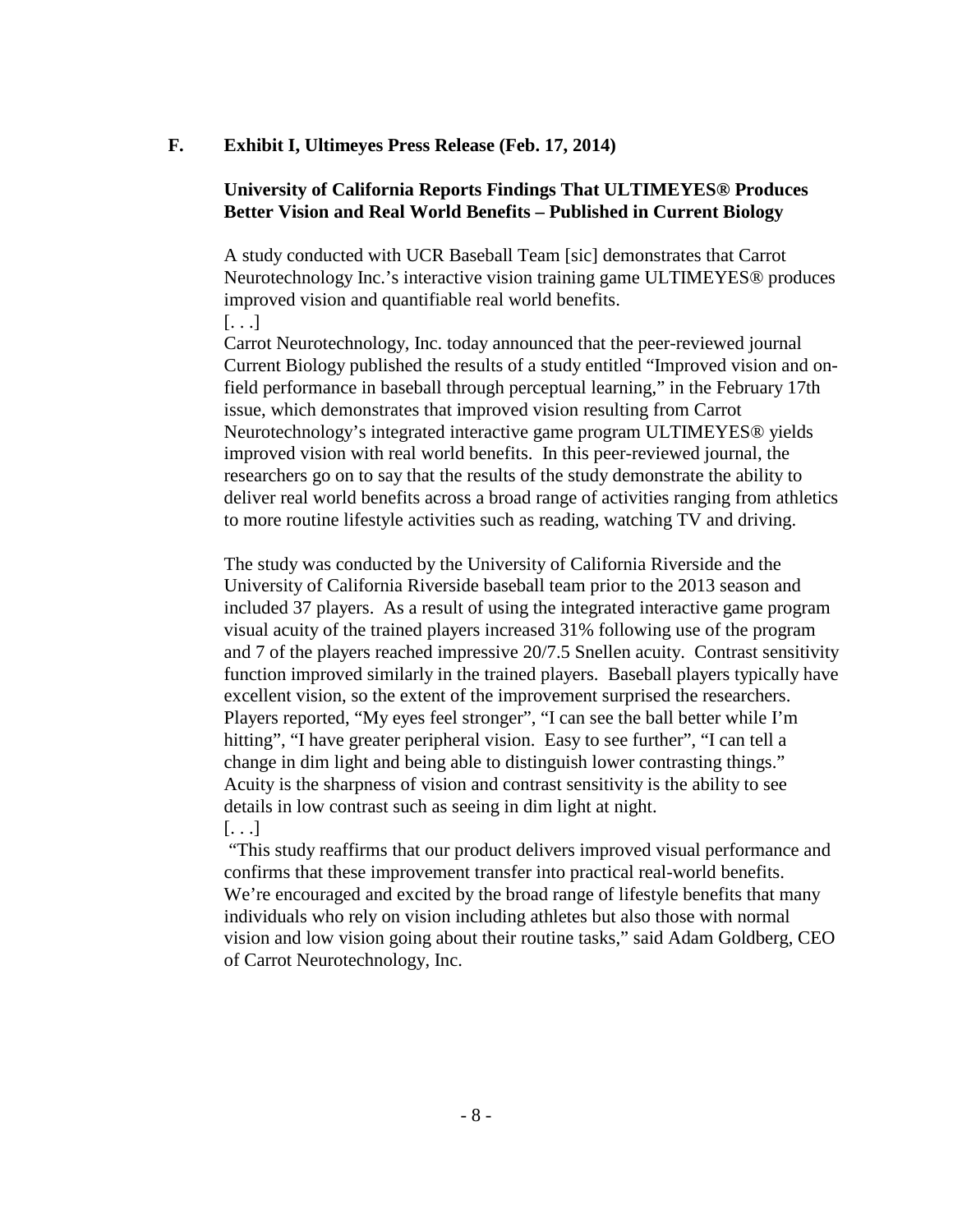## **Count I Deceptive Efficacy Claims**

9. In connection with the advertising, promotion, offering for sale, or sale of Ultimeyes, Respondents have represented, directly or indirectly, expressly or by implication, that Ultimeyes substantially improves users' vision, including that Ultimeyes:

- A. Improves the vision of users, including people of all ages, genders, and visual abilities;
- B. Improves vision with real world benefits, including benefits across a broad range of activities ranging from athletics to more routine lifestyle activities, such as reading, watching TV, and driving;
- C. Improves vision on average by 31% and two lines on the Snellen eye chart, and improves contrast sensitivity by 100%; and
- D. Reverses, delays, or corrects aging eye or presbyopia, including, but not limited to, by improving night vision, improving users' ability to read in dim light, and diminishing the need for glasses or other visual aids.

10. The representations set forth in Paragraph 9 are false or misleading, or were not substantiated at the time the representations were made.

## **Count II False Establishment Claims**

11. In connection with the advertising, promotion, offering for sale, or sale of Ultimeyes, Respondents have represented, directly or indirectly, expressly or by implication, that scientific testing proves that Ultimeyes:

- A. Improves the vision of users, including people of all ages, genders, and visual abilities;
- B. Improves vision with real world benefits, including benefits across a broad range of activities ranging from athletics to more routine lifestyle activities, such as reading, watching TV, and driving;
- C. Improves vision on average by 31% and two lines on the Snellen eye chart, and improves contrast sensitivity by 100%; and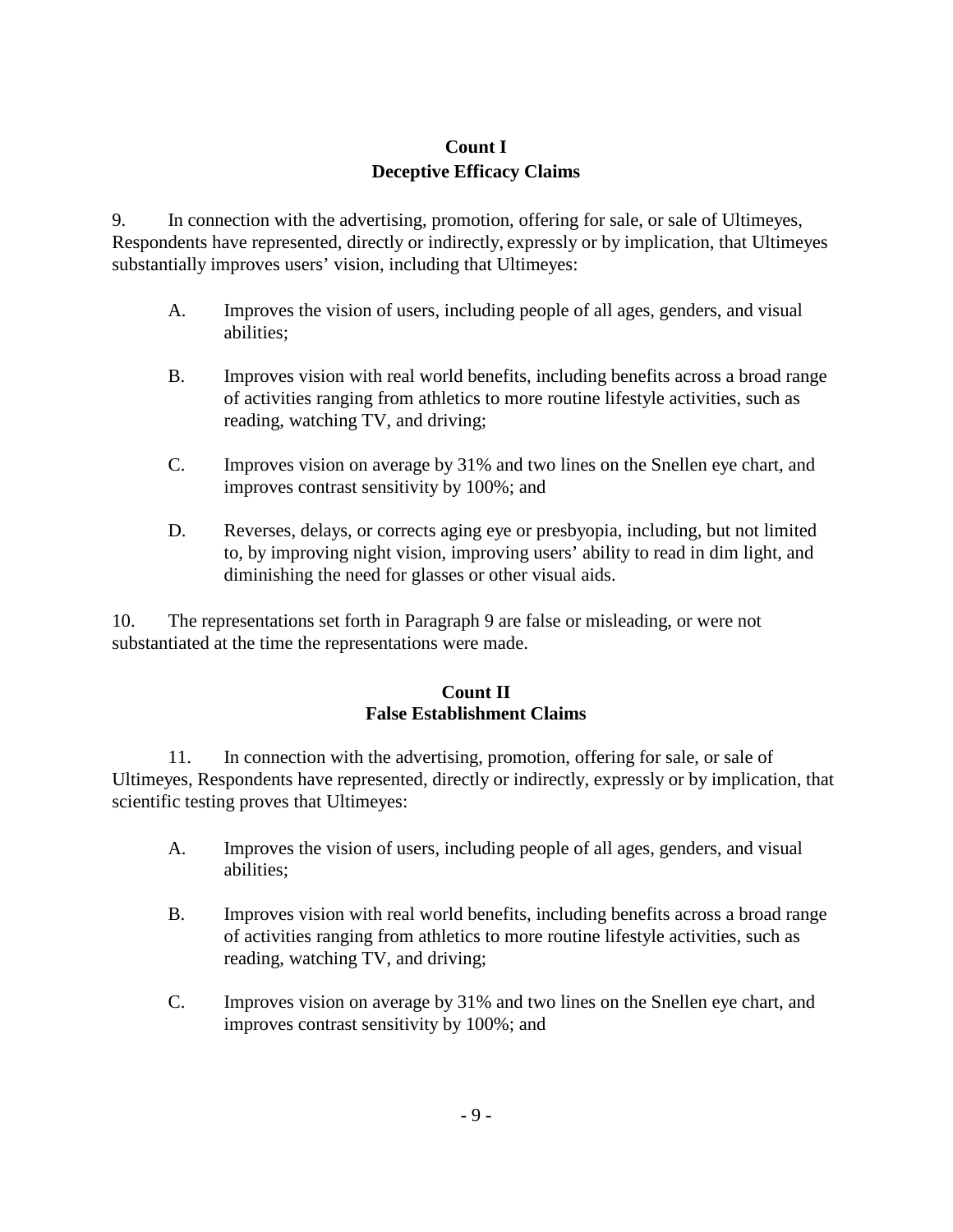- D. Reverses, delays, or corrects aging eye or presbyopia, including, but not limited to, by improving night vision, improving users' ability to read in dim light, and diminishing the need for glasses or other visual aids.
- 12. In fact, scientific testing does not prove that Ultimeyes:
	- A. Improves the vision of users, including people of all ages, genders, and visual abilities;
	- B. Improves vision with real world benefits, including benefits across a broad range of activities ranging from athletics to more routine lifestyle activities, such as reading, watching TV, and driving;
	- C. Improves vision on average by 31% and two lines on the Snellen eye chart, and improves contrast sensitivity by 100%; and
	- D. Reverses, delays, or corrects aging eye or presbyopia, including, but not limited to, by improving night vision, improving users' ability to read in dim light, and diminishing the need for glasses or other visual aids.
- 13. Therefore, the representations set forth in Paragraph 11 are false or misleading.

## **Count III Deceptive Failure to Disclose Material Connections**

14. In numerous instances in connection with the advertising, promotion, offering for sale, or sale of Ultimeyes, Respondents have represented, directly or indirectly, expressly or by implication, that scientific research conducted by Respondent Seitz proves that Ultimeyes improves vision.

15. In numerous instances in which Respondents have made the representation set forth in Paragraph 14 of this complaint, Respondents have failed to disclose, or have failed to disclose adequately, that Respondent Seitz co-owns and is the Chief Scientist of Respondent Carrot. These facts would be material to consumers in their purchase or use decisions regarding Ultimeyes.

16. Respondents' failure to disclose, or disclose adequately, the material information discussed in Paragraph 15, in light of the representation set forth in Paragraph 14, is a deceptive act or practice.